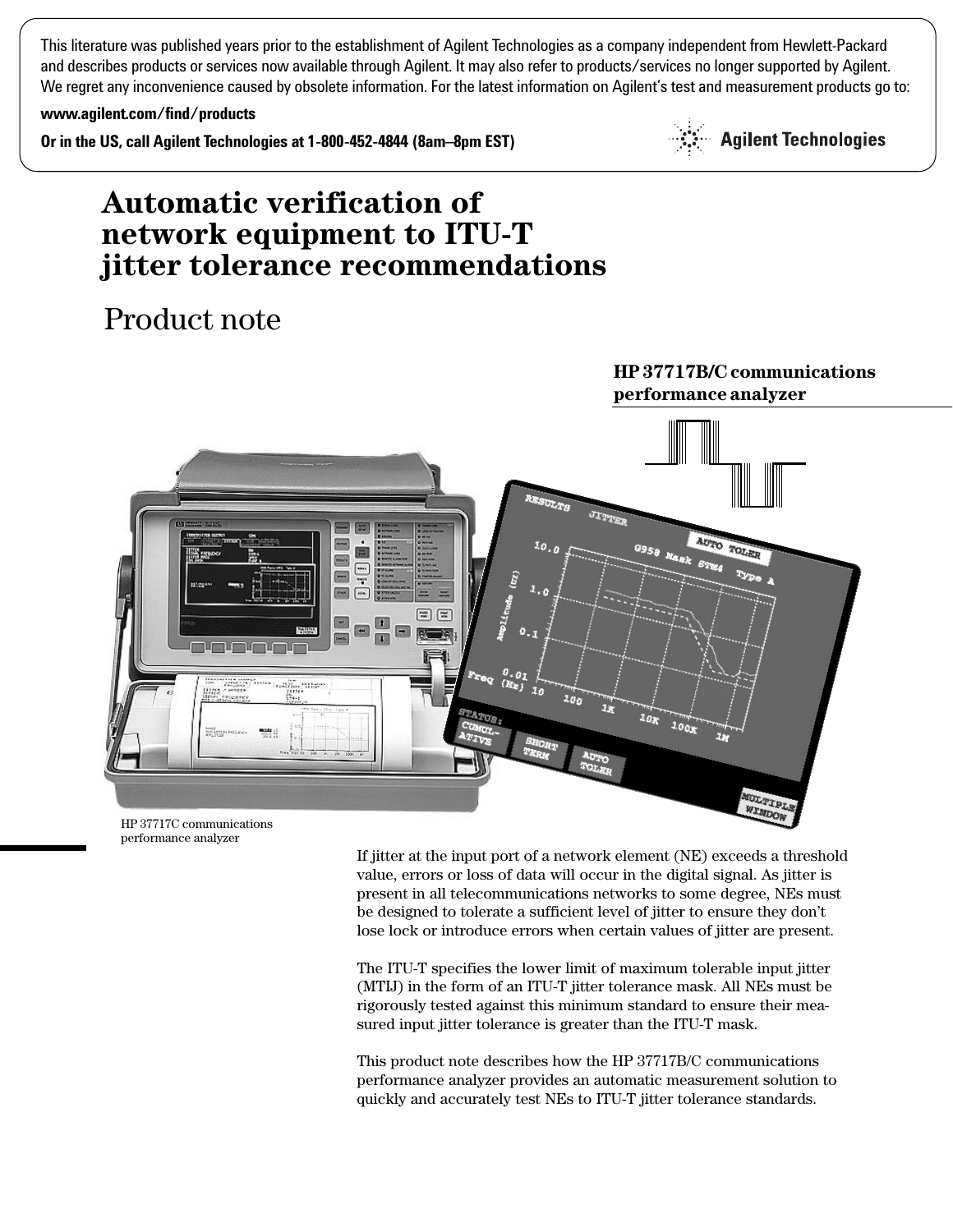## **Introduction**

Verifying NEs to ITU-T recommendations manually is a slow and laborious process.

It involves setting up a PDH/SDH analyzer—with a signal generator connected to the external jitter modulation input—to perform an out-of-service BER test using a defined PRBS. The signal generator's frequency and amplitude need to be manually set too, with the amplitude increased until errors are recorded on the PDH/ SDH analyzer's receiver. The jitter amplitude and jitter frequency must also be manually recorded and plotted on a graph for comparison with the ITU-T limits.

## **Automatic verification**

Speeding up the measurement process means automatic testing, and Hewlett-Packard's answer is the HP 37717B/C communications performance analyzer fitted with a jitter/wander generator module.

This dedicated jitter analyzer provides internal jitter and wander generation without the need for an external signal generator. The analyzer automatically applies varying amplitudes of jitter at the defined jitter modulation frequencies until the NE starts to introduce errors. These are detected by the analyzer's receiver.

The analyzer performs the jitter tolerance test using two measurement techniques.

The first is the 1 dB power penalty technique. This technique is used to evaluate the ability of an NE's clock recovery input circuitry to accurately recover the clock from a jittered data signal. It is the recommended test method (supplement No 3.8 of the ITU-T O series or ITU-T O.171 appendix A). It involves setting up a BER test under no-jitter conditions, then reducing the optical power level at the NE's optical input, using an external optical attenuator, until a BER of 10-10 is measured by the analyzer. (Note: An optical receiver's sensitivity is specified as the input power which results in an error rate of  $10^{-10}$ .)



#### **ITU-T standards** The ITU-T defines the lower limit of

MTIJ in terms of the amplitude and frequency of sinusoidal jitter which, when modulating a test pattern, should not cause any significant degradation in the operation of the NE.

**ITU-T G.823** (figure 1) defines the MTIJ for PDH interfaces based on 2 Mb/s systems (2, 8, 34 , 140 Mb/s).

**ITU-T G.958** (figure 2) defines the MTIJ for SDH line systems (STM-1, STM-4 and STM-16).

**ITU-T G.825** (figure 3) provides specifications for the MTIJ of SDH NEs.

Figure 3. ITU-T G.825 SDH network equipment jitter tolerance specification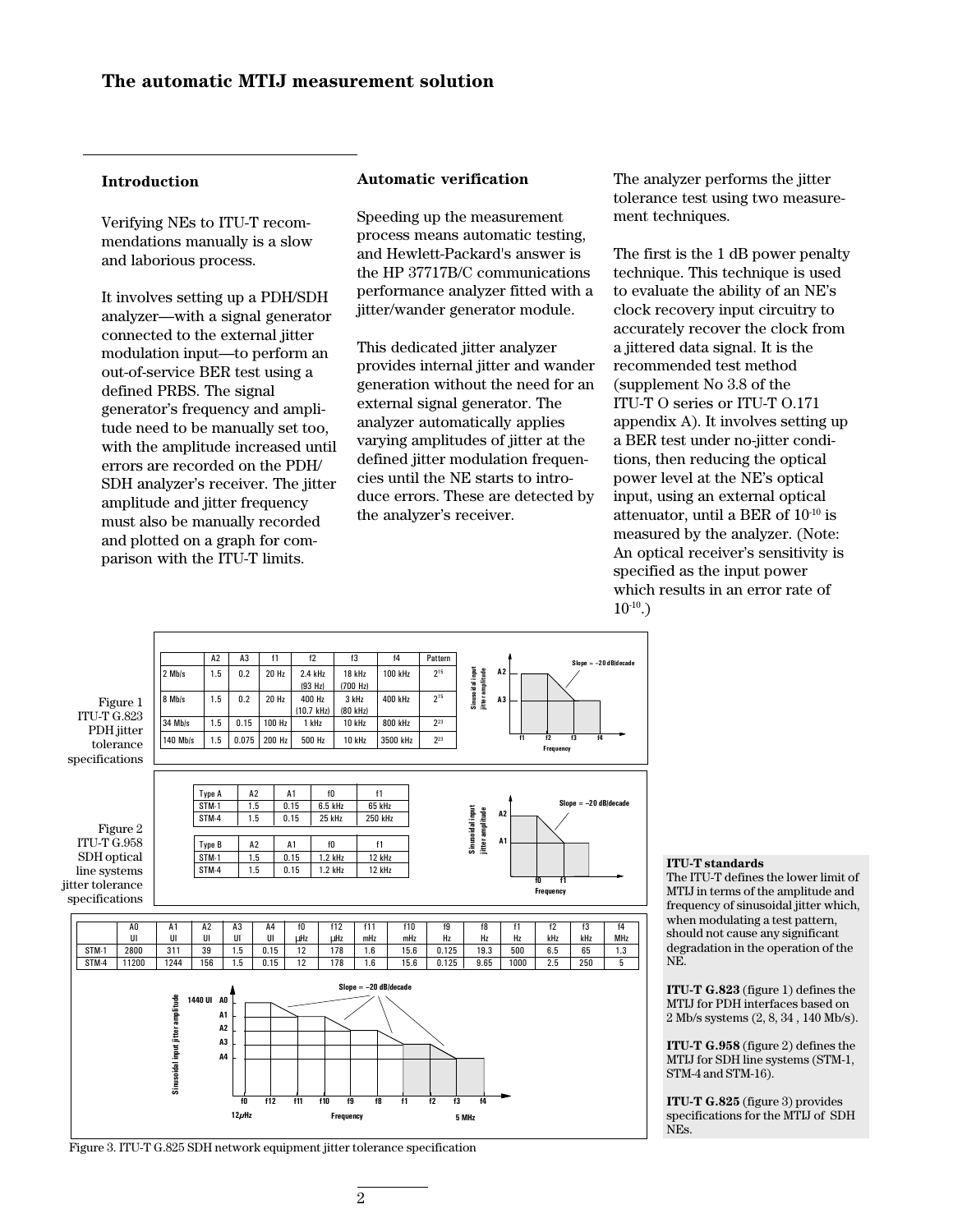Figure 4. Set-up for automatic jitter tolerance test (1 dB power penalty technique)



Using the optical attenuator, the optical power is then increased by 1 dB. Jitter is also applied and increased until the specified 10-10 BER is detected. Although a  $10^{-10}$ BER is specified by the ITU-T, this results in very long test times. In practice a BER in the range  $10<sup>-7</sup>$  to  $10^{-10}$  is used to provide valid results.

The second measurement method is the onset of errors technique. This technique is used to evaluate electrical interfaces and the ability of circuits, such as synchronizers and desynchronizers in SDH network equipment, to accommodate dynamically varying input data rates. It involves increasing the applied jitter until *any* errors or alarms of any type are detected by the analyzer's receiver.

# **Performing the MTIJ measurement using the 1 dB power penalty method**

With the HP 37717B/C communications performance analyzer connected to the NE as shown in figure 4, jitter is added to the analyzer's transmitter at the selected interface rate.

The analyzer automatically selects the relevant ITU-T mask for the chosen interface rate.

One key press carries out the MTIJ measurement automatically, and plots the results against the relevant ITU-T mask. User-defined parameters are available for delay/ dwell time, number of frequency points and error threshold control.

When configuring the analyzer, the amount of settling time after each frequency/amplitude step must be set to allow the NE time to recover from the jitter stimulus. This is referred to as the *delay time*.

*Dwell time* refers to the amount of time the analyzer spends measuring or gating at each jitter frequency/ amplitude point waiting for error events before moving to the next point.

*Error threshold* allows you to select the 1 dB power penalty method by specifying a bit error threshold (that is, BER), or the onset of errors method by specifying "any errors" in the error threshold field.

# **Printing your results**

Connecting an external printer or using the HP 37717C analyzer's graphics printer allows you to log the jitter automatic tolerance plot. This is easily accomplished by

enabling logging and viewing the jitter tolerance plot in the results screen, then pressing the print key.

## **Notes on the ITU-T masks**

**ITU-T G.823** (see figure 1) This defines the MTIJ for 2 Mb/s based PDH interfaces covering both high Q and low Q systems.

Note: *High Q* refers to NEs with a narrow jitter transfer function but poor jitter tolerance. These are typically regenerators that control jitter accumulation along the link. Typical Q is 40 to 50. *Low Q* refers to NEs with excellent jitter tolerance but wide jitter transfer function. Accumulated jitter is generally removed in an elastic store at the end of the transmission path. Typical Q is 6 to 7.

**ITU-T G.958** (see figure 2) This defines the MTIJ for SDH rates with different masks—one for type A systems and one for type B systems. Type A/type B is the SDH term analogous to high Q/low Q in PDH terminology. Type A refers to wide bandwidth, ie, low Q systems optimized for jitter tolerance. Type B refers to narrow bandwidth, ie, high Q systems with a reduced jitter tolerance specification.

**ITU-T G.825** (see figure 3) This defines the specifications for the MTIJ for SDH NEs (ADMs, DXCs and so on) and covers very low modulating frequencies down to 12 µHz at high jitter amplitudes (ie, 11200 UI at STM-4). As an installation test, jitter tolerance is normally evaluated against the ITU-T G.958 mask. Testing to the full ITU-T G.825 mask is more appropriate during design verification.